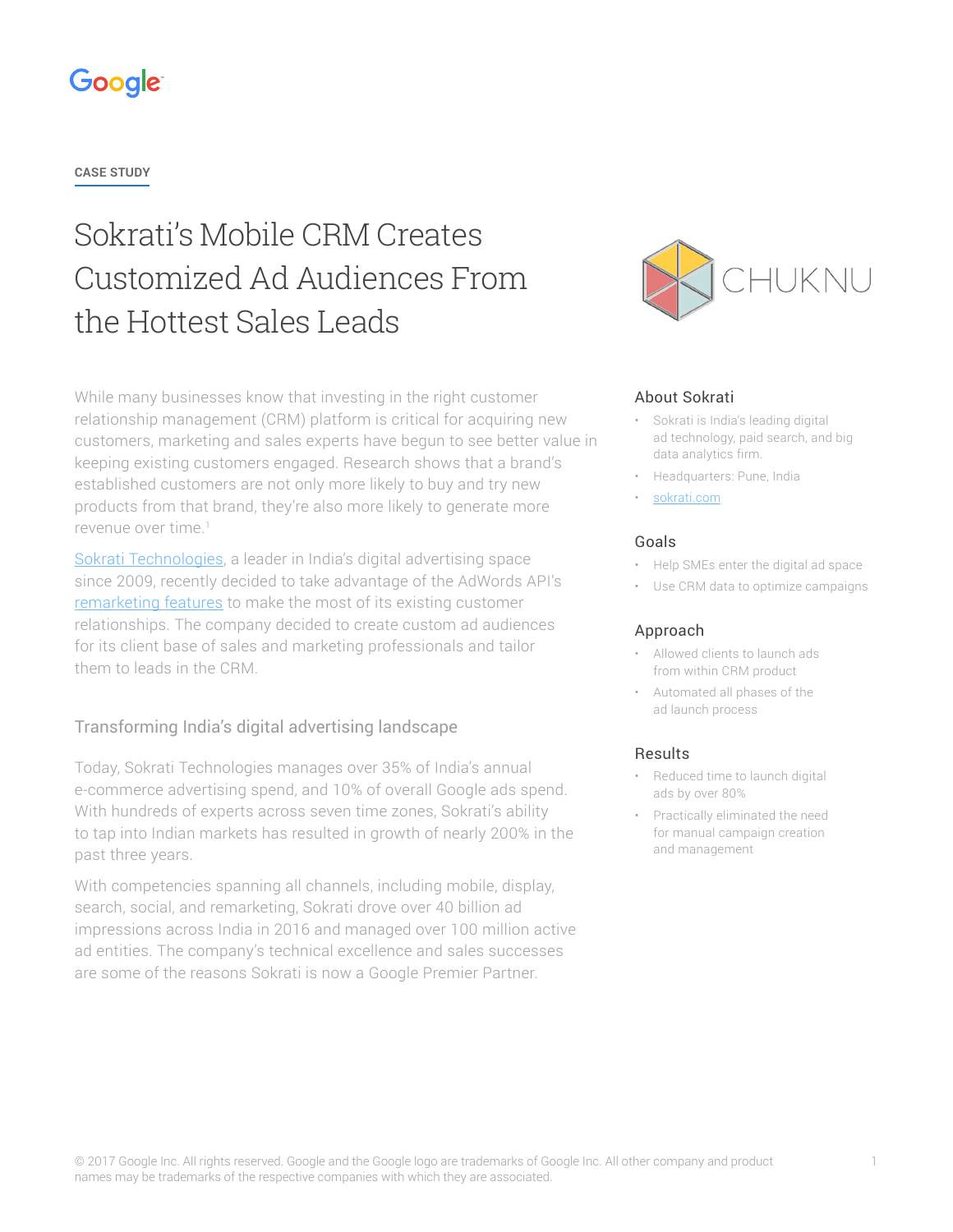## Google

## Uniting ads and CRM with Chuknu®

Chuknu is Sokrati's mobile CRM system, bringing the convenience and features of CRM to the mobile space. It is used by thousands of sales professionals for sales management, lead management, and lead scoring to track the most active leads in the system.

Sokrati realized that it would be ideal to launch targeted ads from a mobile CRM. Using CRM data to create customized audiences, Chuknu allows products to be seen at the exact moment active leads are searching for those products—and at the times they're most likely to convert.

With a core client base of small- and medium-sized enterprises (SMEs), Sokrati knew its solution would have to help SMEs enter the digital ad space with minimal technical expertise and setup time. It would also have to use CRM data to auto-optimize campaigns by distinguishing calls from customers who've converted from other organic calls.

## Programmatic control with the AdWords API

Chuknu's streamlined workflow incorporates a range of Google services and APIs. After the brief installation process, users create business profiles by answering a few simple questions about their respective verticals and sub-verticals, and then they choose an ad budget.

Once setup is complete, Google API services automate all phases of the ad launch process behind the scenes:

### • Account creation

The **GMB API** automates creation of Google My Business accounts, while the AdWords API's [ManagedCustomerService](https://g.co/adwordsapi/managedcustomerservice) handles AdWords account creation.

### • Creating ads, keywords, and campaigns

Chuknu contains a template library store, where customized templates are created from the information entered during setup. It then uses the AdWords API's [Java client library](https://developers.google.com/adwords/api/docs/clientlibraries) to create campaign, ad group, ad, and keyword template objects, which are uploaded to AdWords using the **BatchJobService**.

### Related technologies

Want to learn more about the technologies in this case study? Check out the following guides:

- Google My Business API: [developers.google.com/my-business/](http://developers.google.com/my-business/)
- Managed Customer Service: [g.co/adwordsapi/managedcustomerservice](http://g.co/adwordsapi/managedcustomerservice)
- Batch Job Service: [g.co/adwordsapi/batchjobservice](http://g.co/adwordsapi/batchjobservice)
- Budget Order Service: [g.co/adwordsapi/budgetorderservice](http://g.co/adwordsapi/budgetorderservice)
- Conversion Tracker Service: [g.co/adwordsapi/conversiontrackerservice](http://g.co/adwordsapi/conversiontrackerservice)
	- Reports: [g.co/adwordsapi/reports](http://g.co/adwordsapi/reports)